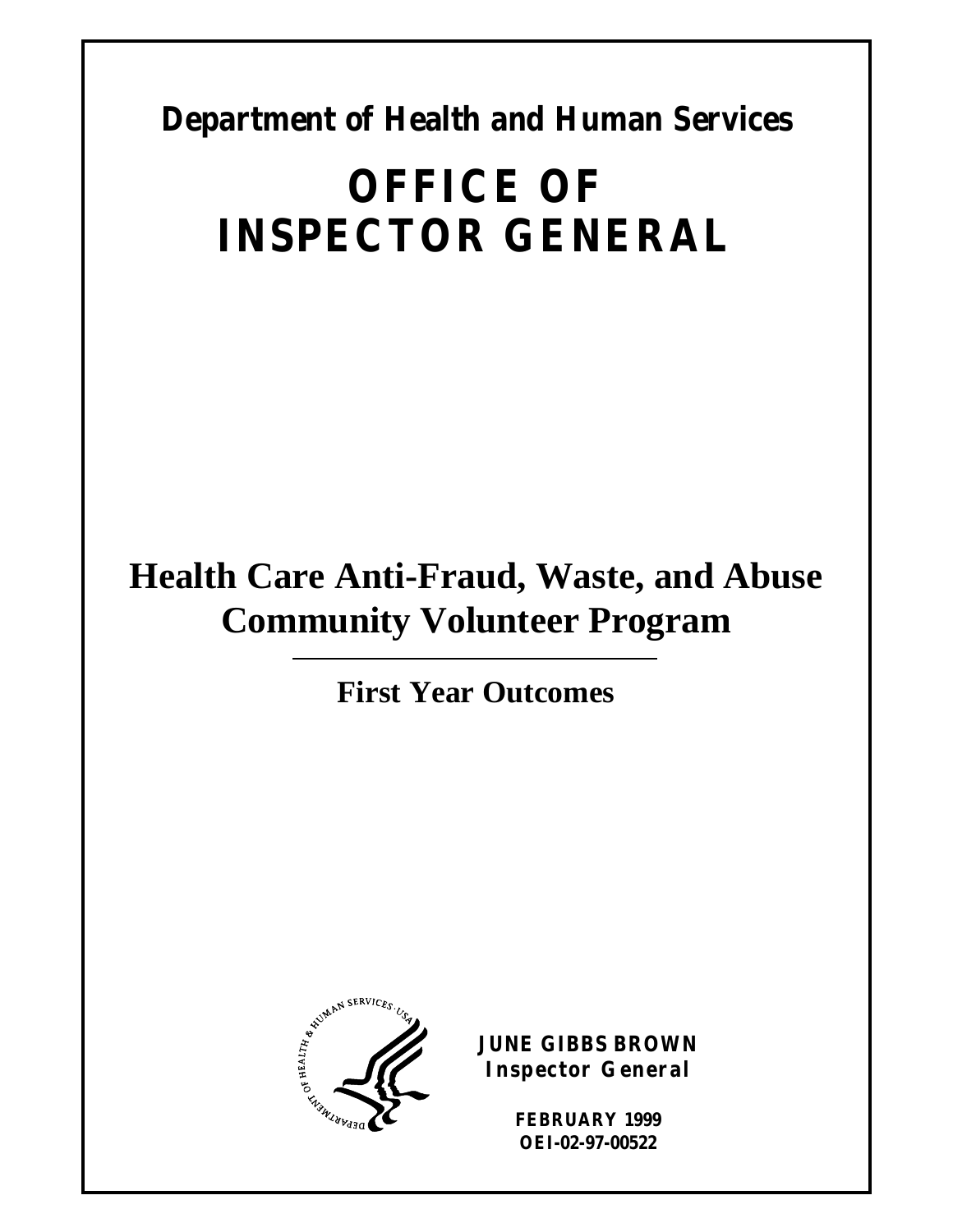#### **OFFICE OF INSPECTOR GENERAL**

The mission of the Office of Inspector General (OIG), as mandated by Public Law 95-452, is to protect the integrity of the Department of Health and Human Services programs as well as the health and welfare of beneficiaries served by them. This statutory mission is carried out through a nationwide program of audits, investigations, inspections, sanctions, and fraud alerts. The Inspector General informs the Secretary of program and management problems and recommends legislative, regulatory, and operational approaches to correct them.

### **Office of Evaluation and Inspections**

The Office of Evaluation and Inspections (OEI) is one of several components of the Office of Inspector General. It conducts short-term management and program evaluations (called inspections) that focus on issues of concern to the Department, the Congress, and the public. The inspection reports provide findings and recommendations on the efficiency, vulnerability, and effectiveness of departmental programs.

OEI's New York regional office prepared this report under the direction of John I. Molnar, Regional Inspector General, and Renee Dunn, Deputy Regional Inspector General. Principal OEI staff included:

### **REGION HEADQUARTERS**

Judy Lin Miriam Gareau

Jodi Nudelman, *Project Leader* Susan Burbach, *Program Specialist* 

To obtain copies of this report, please call the New York Regional Office at (212) 264-2000. Reports are also available on the World Wide Web at our home page address:

http://www.dhhs.gov/progorg/oei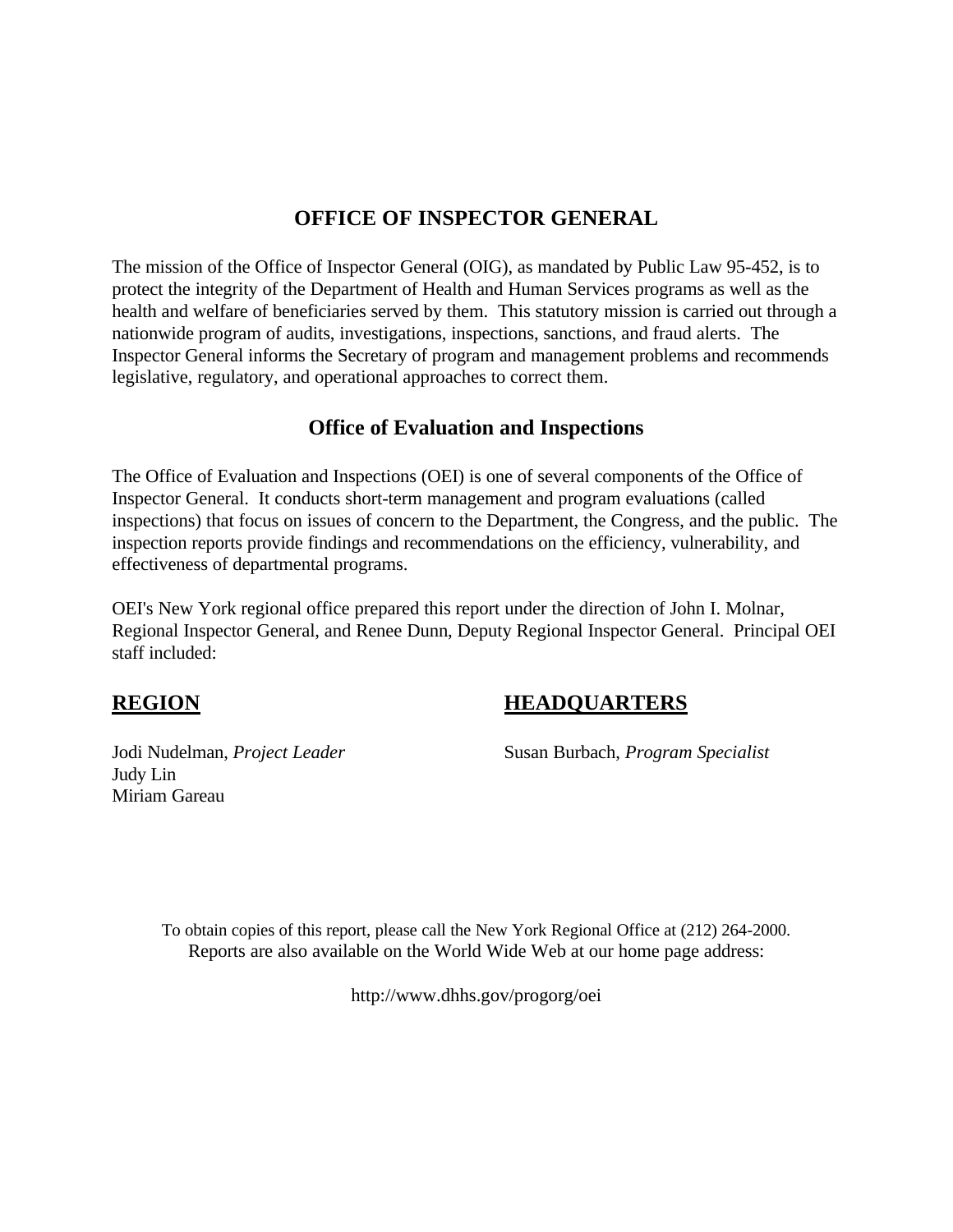### **EXECUTIVE SUMMARY**

#### **PURPOSE**

To report on the first year performance of the Health Care Anti-Fraud, Waste, and Abuse Community Volunteer Demonstration Program.

#### **BACKGROUND**

Congress authorized the Health Care Anti-Fraud, Waste, and Abuse Community Volunteer Demonstration Program in the Omnibus Consolidated Appropriation Act of 1997 (P.L. 104-208) in order to further curb losses to the Medicare program. The Senate Committee believed that retired professionals, with appropriate training, could serve as educators and as resources to assist Medicare beneficiaries and others to detect and report fraud, waste, and abuse. To fund this program, the Senate Report (104-368) directed that \$2 million be transferred to the Administration on Aging (AoA) from the Health Care Financing Administration's research and demonstration budget. In May of 1997, AoA awarded grants to 12 organizations.

The Senate Report also directed AoA to consult with the Office of Inspector General (OIG) and the General Accounting Office to assess the performance of the program. In response, the OIG developed performance measures with the assistance of the 12 projects. This report is based on performance data reported by the projects for the first year of the program. These data are self-reported and were not independently verified.

### **FINDINGS**

#### **Recruiting and Training**

**The 12 projects recruited and trained a substantial number of individuals as Medicare educators and resources, although not all were retired professionals.** In the first year, the projects collectively recruited and trained 3,682 trainers, at least 1,738 (47 percent) of whom were retired professionals.

#### **Educating Seniors**

**The projects educated a large number of seniors about Medicare fraud.** In total, the projects reported training nearly 41,800 Medicare beneficiaries and family members to detect and report suspected cases of health care fraud, waste, and abuse.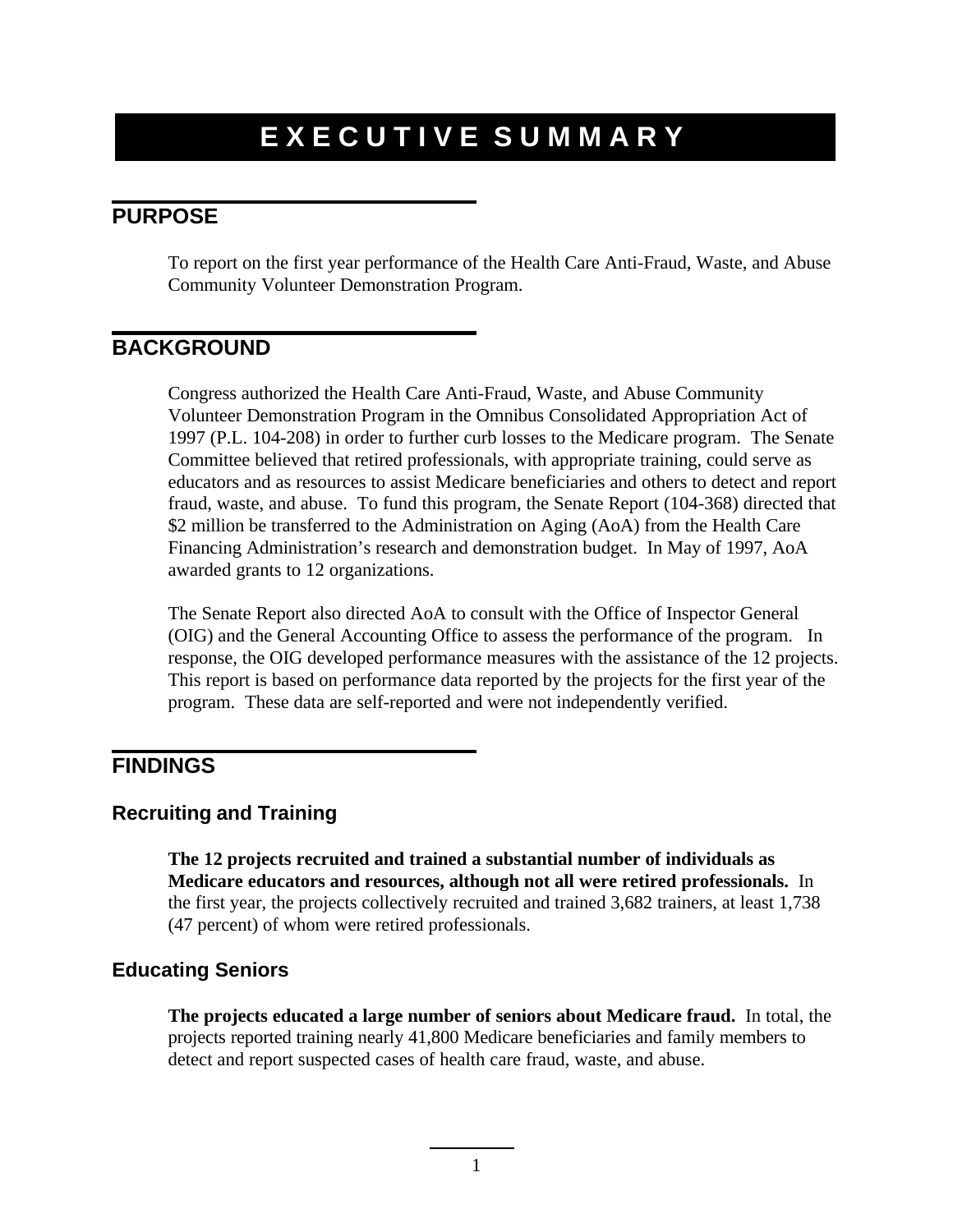#### **Community Awareness**

**The projects conducted other types of anti-fraud activities, making many in the community aware of Medicare fraud.** The 12 projects generated a total of 386 public service announcements that reached an estimated 44 million individuals in the first year of the program. The projects also reported conducting 877 community education events that informed an estimated 263,000 seniors and members of the community.

#### **Identified Referrals**

**The projects identified instances of potential fraud, waste, and abuse.** As a result of their outreach activities, the projects received a total of 657 allegations of fraud, waste, or abuse that were referred to Medicare contractors or investigative agencies. Eighty-eight have been identified as potential overpayments. Four projects estimated that as much as \$1.16 million in Medicare funds may be recouped. The remaining eight projects were not able to identify any potential Medicare savings, perhaps because of the recency of some of the referrals or the difficulty of tracking these outcomes.

#### **Range of Outcomes**

**The projects produced a wide range of outcomes in the first year.** Several projects trained fewer than 40 seniors, whereas one project trained greater than 1,700 individuals. The number of allegations also varied, ranging from 1 to 200. These outcomes did not appear to be associated with the type of organization. Rather, grantees representing all three types of organizations including area agencies on aging, State units on aging, and private aging organizations, achieved results.

#### **CONCLUSION**

First year performance data reported by the 12 projects show that the projects recruited and trained volunteers, educated Medicare beneficiaries, and identified instances of potential fraud, waste, and abuse. The data also indicate that the individual projects had very different experiences which suggests that they adopted different approaches to recruiting and training volunteers or that some had slower starts than others.

Before a new round of grants is awarded, it is important to learn from projects' experiences. Such information will assist AoA in providing guidance to current and future projects and will improve performance and ensure quality outcomes. To do this, we will conduct an inspection that will identify and describe key implementation issues including what problems projects face and what practices work best. The report will also focus on curricula for training trainers, best practices for tracking trainers' activities and fraud allegations, and efforts to document outcomes.

Additionally, AoA needs to clarify guidance to projects about the extent to which they should focus their efforts on recruiting and training retired professionals and on investing time and resources in broader community education activities.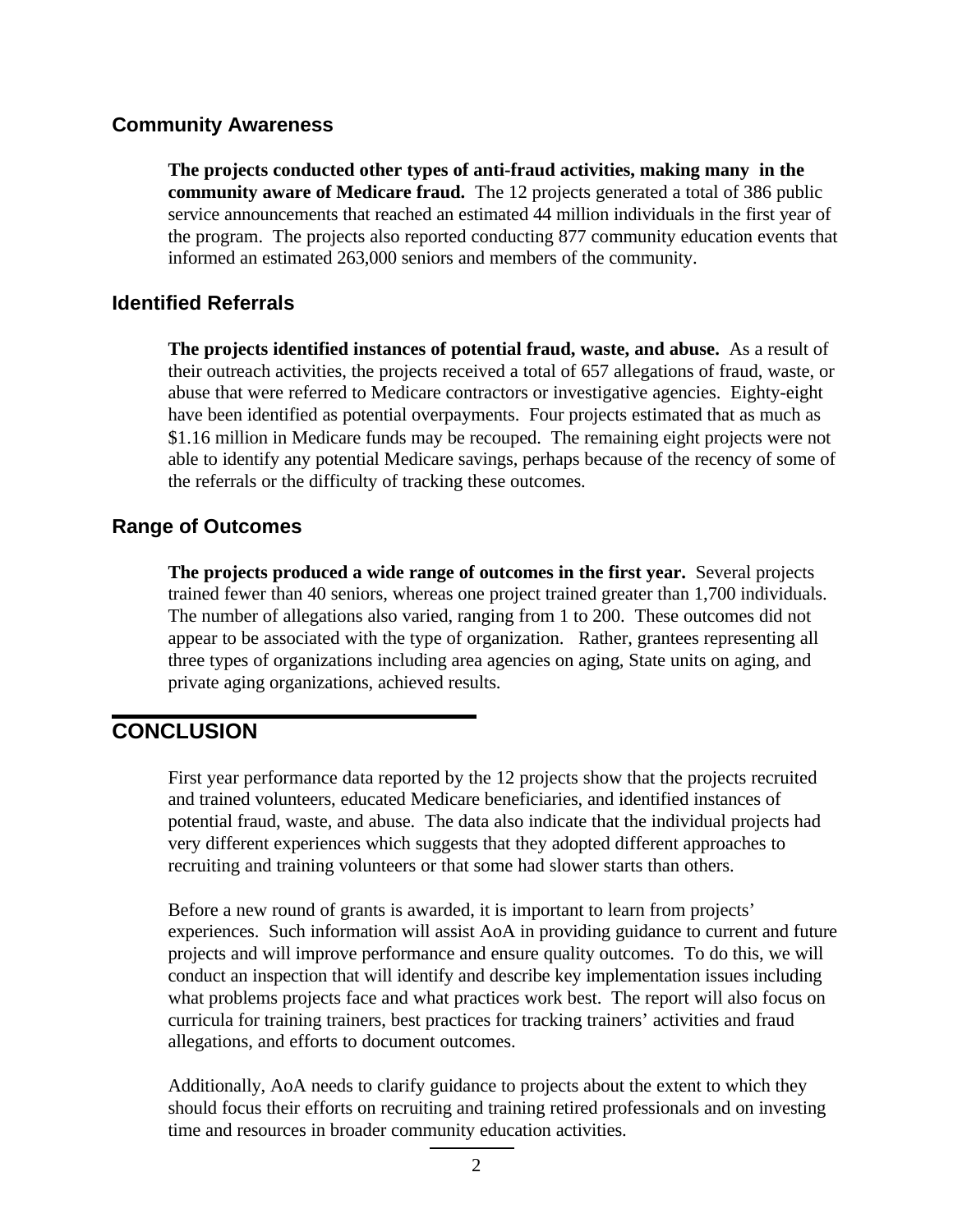# **TABLE OF CONTENTS**

|                   | <b>PAGE</b> |
|-------------------|-------------|
|                   |             |
| <b>FINDINGS</b>   |             |
|                   |             |
|                   |             |
|                   |             |
|                   |             |
|                   |             |
|                   |             |
|                   |             |
| <b>APPENDICES</b> |             |
|                   |             |
|                   |             |
|                   |             |
|                   |             |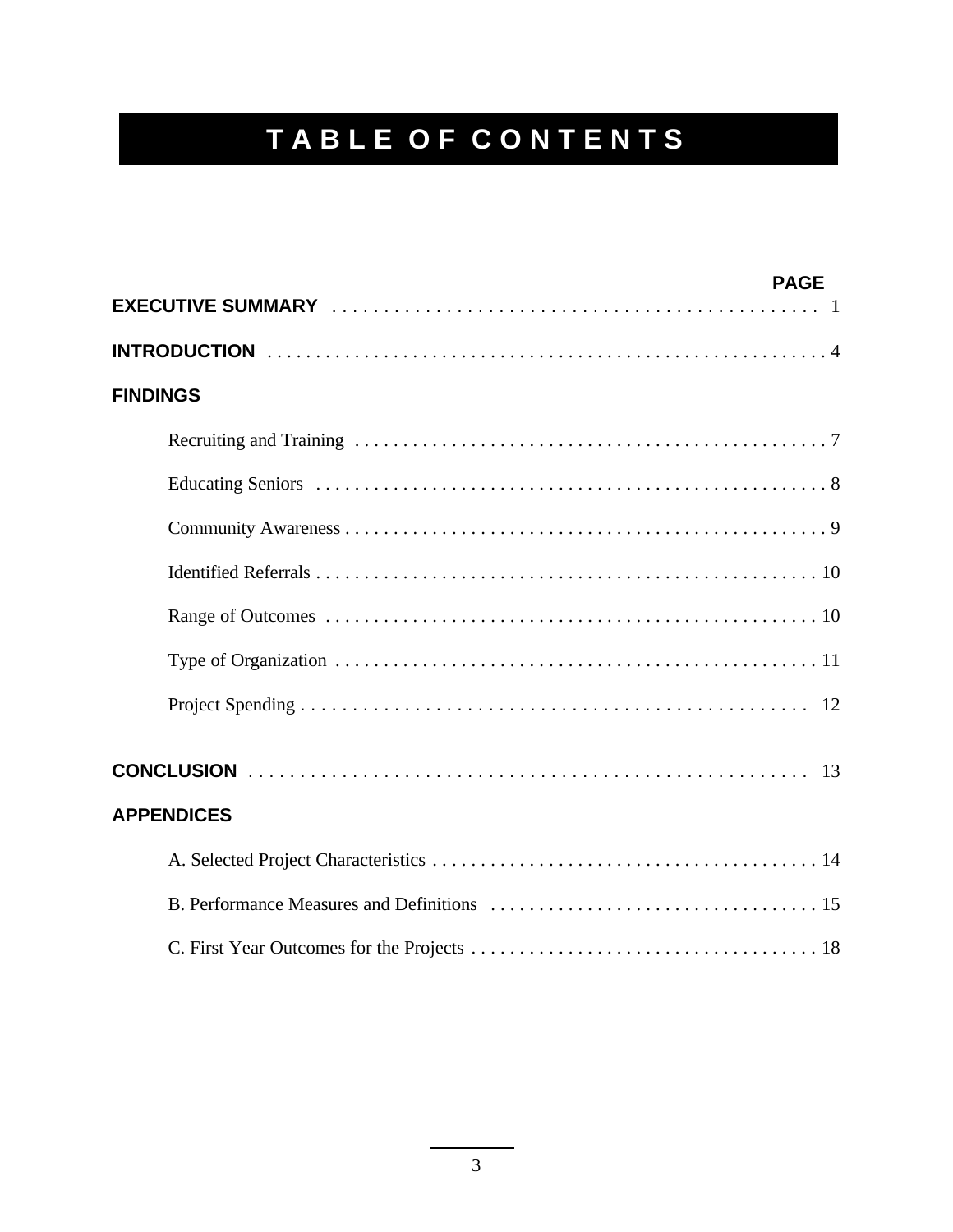### **INTRODUCTION**

#### **PURPOSE**

To report on the first year performance of the Health Care Anti-Fraud, Waste, and Abuse Community Volunteer Demonstration Program.

#### **BACKGROUND**

Congress authorized the Health Care Anti-Fraud, Waste, and Abuse Community Volunteer Demonstration Program in the Omnibus Consolidated Appropriation Act of 1997 (P.L. 104-208) in order to bring more resources to bear on the effort to curb losses to the Medicare program. The Senate Committee believed that thousands of retired accountants, health professionals, investigators, teachers, and others could serve as community volunteers in this effort. More specifically, these retired professionals, with appropriate training, could serve as Medicare educators and as resources to assist Medicare beneficiaries and others to detect and report fraud, waste, and abuse.<sup>1</sup> Because the language for this program was introduced by Senator Tom Harkin of Iowa, these grants are commonly referred to as "Harkin Projects."

To fund this program, the Senate Report (104-368) directed that \$2 million be transferred to the Administration on Aging (AoA) from the Health Care Financing Administration's research and demonstration budget. In May of 1997, AoA awarded funds to 12 organizations including two area agencies on aging, six State units on aging, and four private aging organizations. (See Appendix A for selected characteristics of the projects.) These grants were awarded to different types of organizations to examine whether various approaches were successful in recruiting and training volunteers to educate seniors about Medicare fraud. This report assesses the performance of these 12 projects for the first year of the program.

As of October 1998, the program was expanded. Under Title IV of the Older Americans Act in the FY99 Omnibus Appropriations bill, funding for the program was increased to \$7 million, making the demonstration program a national effort and significantly extending the scope of the program.

<sup>&</sup>lt;sup>1</sup>The Health Care Financing Administration (HCFA) defines fraud as an intentional deception or misrepresentation that could result in payment of an unauthorized Medicare benefit. HCFA defines abuse as a provider practice that directly or indirectly results in unnecessary costs to Medicare or improper reimbursement.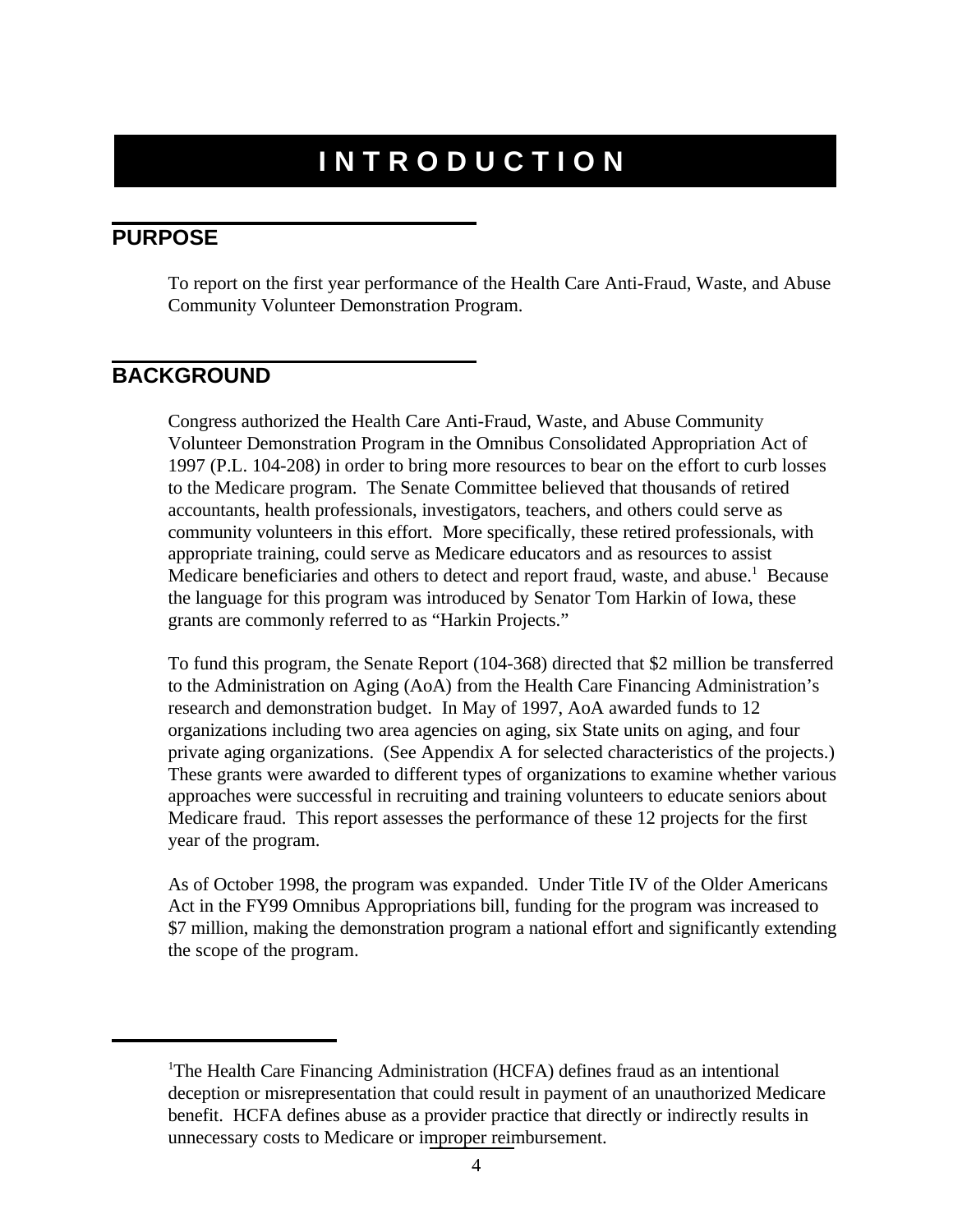#### **Performance Measures**

The Senate Report also directed AoA to consult with the Office of Inspector General (OIG) and the General Accounting Office to assist them in implementing the program and in developing outcome measures to assess the performance of the projects. In response, the OIG developed performance measures with the assistance of the 12 projects. As presented in the report *Health Care Anti-Fraud Volunteer Project Performance Measures*  OEI-02-97-00520, OIG staff reviewed the approved grantee applications and created a logic model. This model and proposed performance measures were shared with each of the projects and the measures were revised with their assistance. These measures are listed in Appendix B and include:

- the number of volunteers trained,
- $\blacktriangleright$ the number of educational sessions led by the trainers,
- $\blacktriangleright$ the number of Medicare beneficiaries educated,
- $\blacktriangleright$ the number of referrals, cases, and recoveries attributable to the project

In this earlier report, project directors also highlighted several problems they faced in implementing their program plans. Specifically, they reported difficulty in limiting their recruitment to retired professionals, as intended, because non-professionals also presented a willingness to volunteer. They also noted that they were recruiting individuals to be trainers within the existing network, as well as outside this network. Discussions further revealed that projects were at very different stages of implementation.

To provide ongoing information about the project, the OIG asked each of the projects to provide data on the agreed upon performance measures on the 12, 18, 24, and 30 month anniversary of the initial grant. At the request of AoA, the OIG will prepare a report analyzing the data for each reporting period. This inspection covers the first year of the program and is the first in a series of reports.

#### **Other Anti-Fraud Outreach Initiatives**

The AoA has received funding for another community-based initiative with a similar purpose, combating fraud, waste, and abuse in the Medicare and Medicaid programs. Under the Health Insurance Portability and Accountability Act (HIPAA), AoA awarded anti-fraud and abuse grants to 18 State agencies. In addition to funding outreach training for aging network staff, these "HIPAA grants" support public awareness campaigns and the development of training manuals and Internet websites, among other activities.

Another initiative sponsored by the Department of Health and Human Services (HHS) seeks to educate a broader audience of Medicare beneficiaries about health care fraud. The OIG, in partnership with AoA, the Health Care Financing Administration (HCFA), the Department of Justice, and the American Association of Retired Persons, is planning a nationwide Medicare fraud outreach campaign in February 1999. This campaign will use mass media to encourage Medicare beneficiaries to review their "Explanation of Medicare Benefits" to identify possible instances of fraud or abuse and to report them to the OIG Hotline.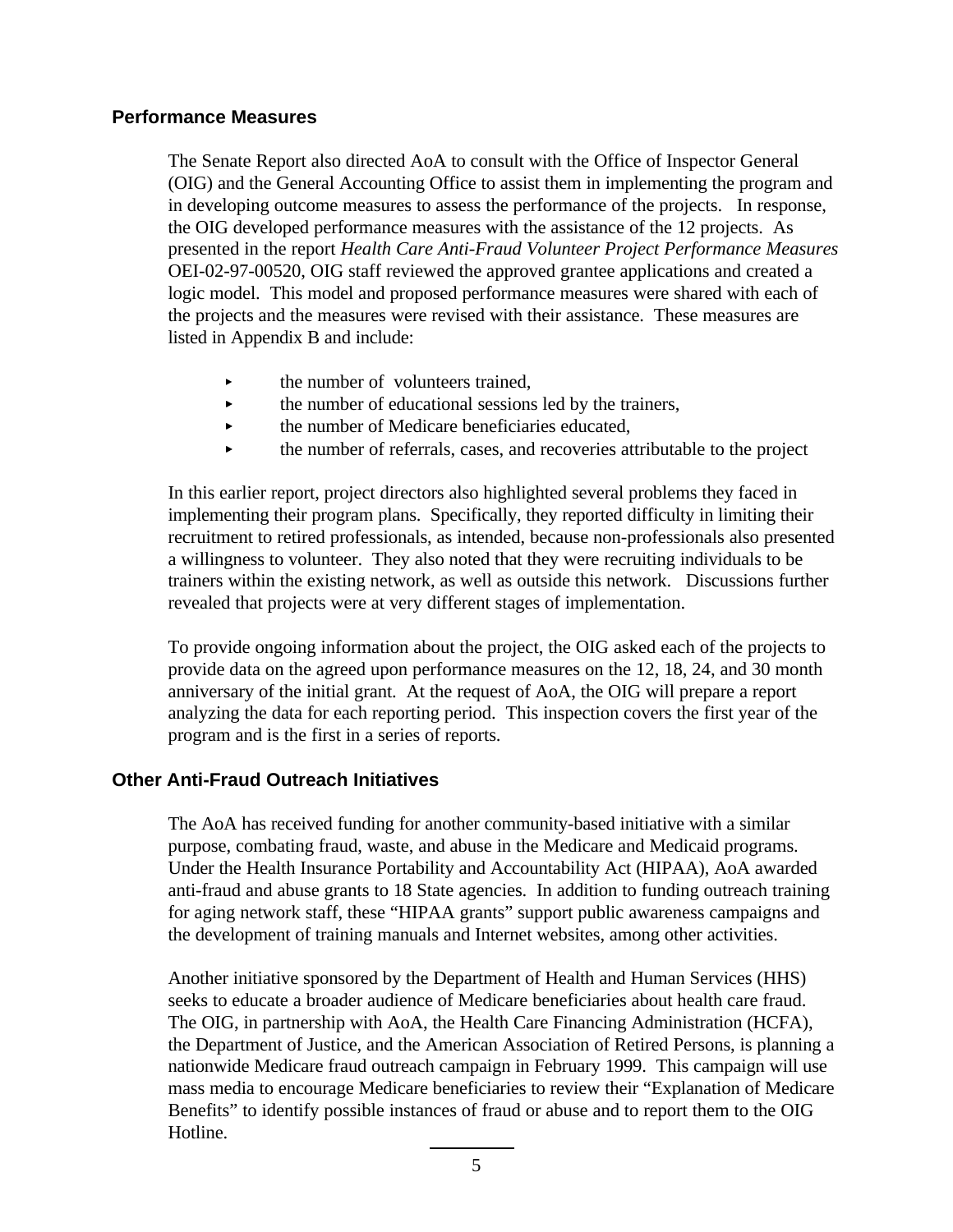Complementing these efforts, HHS is also implementing the Incentive Program for Fraud and Abuse Information. Beginning in January 1999, this program will reward Medicare beneficiaries and others who report fraud and abuse in the Medicare program if their information leads directly to the recovery of money for fraudulent activity not already under investigation. Beneficiaries may gain a reward of up to \$1,000, or 10 percent of the recovered funds.

#### **METHODOLOGY**

This report was conducted in two phases. In the first phase, OIG staff pre-tested the performance measures that were developed with the 12 grantees. To do this, staff asked each of the grantees to provide performance data for the time period covering July 1, 1997 through either April or May of 1998. The grantees were also asked to comment on the availability of these data and the workability of the definitions. As a result of the pre-test, the performance measures were further revised.

In the second phase, OIG staff asked the 12 grantees to provide data on the agreed upon performance measures for the first year of the program. This time period covered July 1, 1997 through June 30, 1998. The findings in this report are based on these data.

This inspection was conducted in accordance with the **Quality Standards for Inspections** issued by the President's Council on Integrity and Efficiency.

#### **Limitations**

It is important to note that the findings in this report are based on self-reported data that were not independently verified. Furthermore, note that outcome findings gauge the extent to which the program is achieving its intended goals; they do not provide information about the quality of these outcomes nor the implementation of the program. Qualitative data and analyses on inputs, processes, outputs, and outcomes are needed to better understand these issues.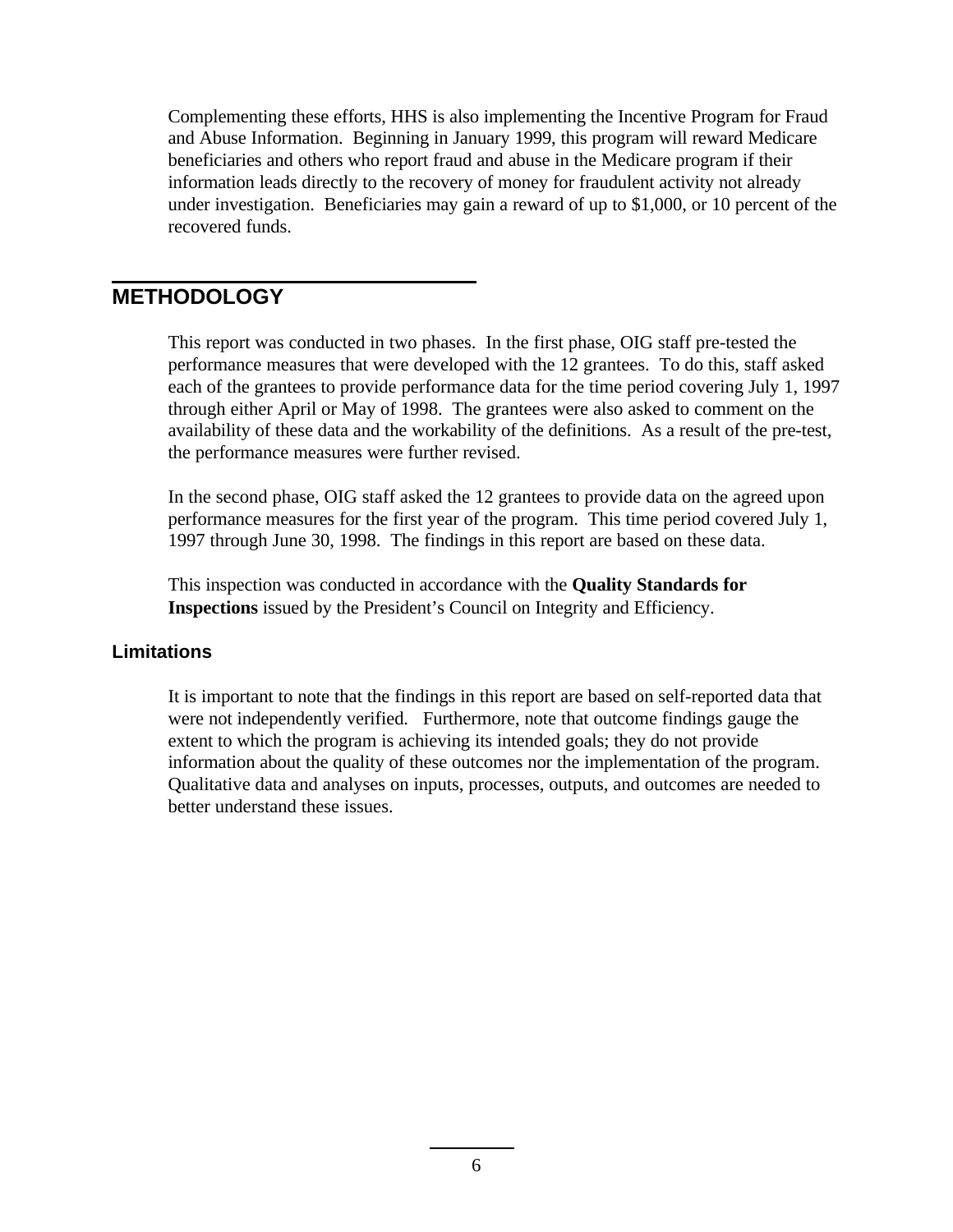### **FINDINGS**

First year performance data reported by the 12 projects show that they recruited and trained volunteers, educated Medicare beneficiaries, and identified instances of potential fraud, waste, and abuse. The data also indicate that the individual projects had very different experiences which suggests that they adopted different approaches to recruiting and training volunteers or that some had slower starts than others.

#### **Recruiting and Training**

#### **The 12 projects recruited and trained a substantial number of individuals as Medicare educators and resources, although not all were retired professionals.**

In the first year, the demonstration projects reported collectively recruiting and training a total of 3,682 trainers, at least 1,738 (47 percent) of whom were retired professionals. (See Figure 1.)



**Figure 1** 

Source: OEI Survey, 1998.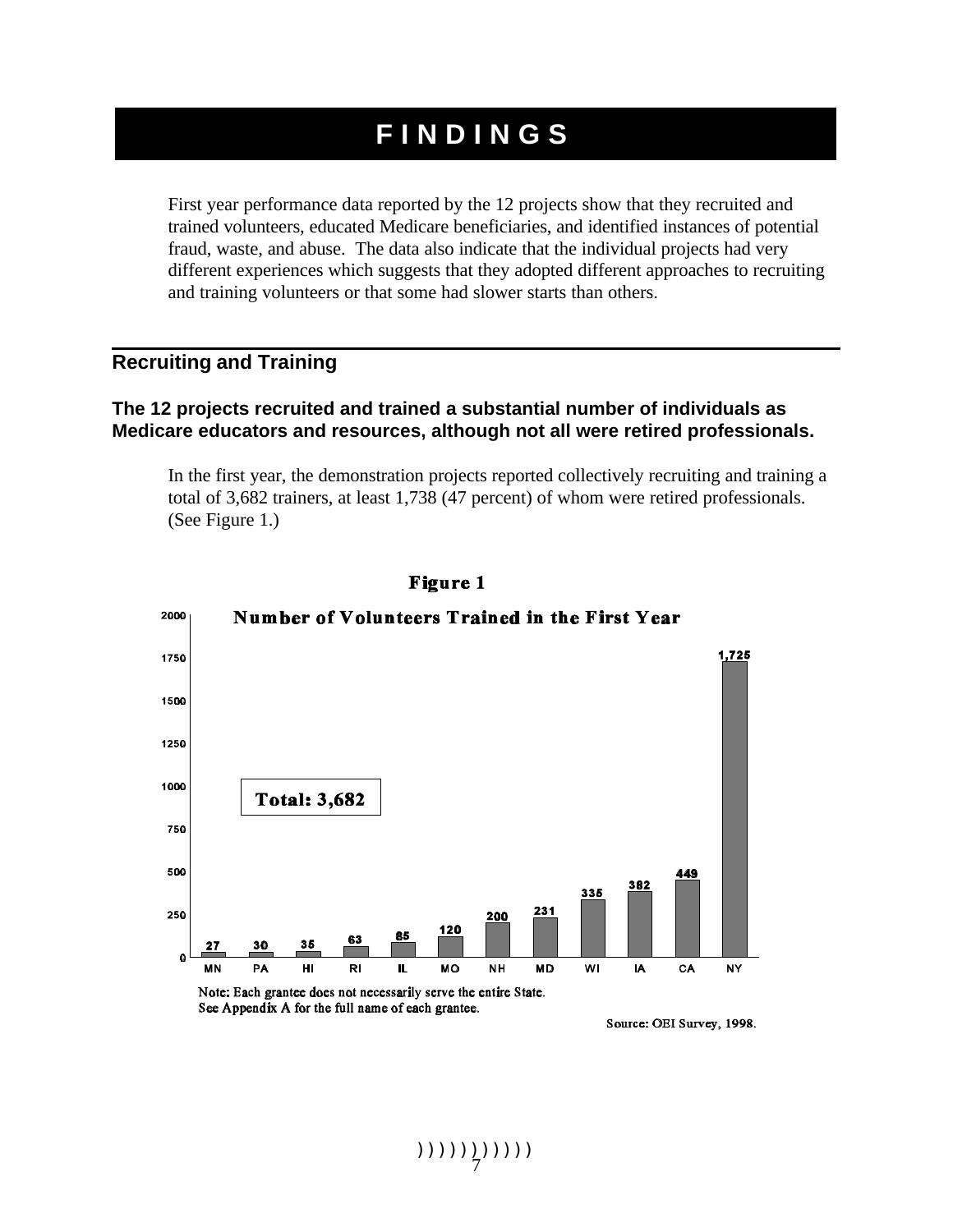Seven projects reported training more than 100 trainers each, whereas five programs trained between 27 and 85 trainers. The New York State Unit on Aging trained more individuals than any other project, over 1,700 or nearly half of the total number trained by all projects.<sup>2</sup> (See Appendix C for more detailed data by project.)

Additionally, projects did not train only retired professionals. Project directors explained that others also volunteered and that they believed that limiting training to retired professionals was inconsistent with the larger goals of the Older Americans Act. Also, guidance from AoA on this objective was somewhat unclear.

#### **Educating Seniors**

#### **The projects educated a large number of seniors about Medicare fraud.**

In total, the 12 projects reported educating nearly 41,800 Medicare beneficiaries and family members to detect and report suspected cases of health care fraud and abuse. (See Figure 2.)

The 12 projects typically conducted two types of training: group and one-on-one. Overall, trainers led a total of 1,321 group sessions that reached about 40,365 seniors and others. Most of the projects also conducted one-on-one training, perhaps taking advantage of the existing network of aging staff, to reach another 1,407 individuals. The projects emphasized one-on-one training to different degrees. Five projects informed fewer than 15 beneficiaries one-on-one, whereas four projects each met with more than 150 seniors and family members in this manner.

On average, however, trainers conducted relatively few sessions in the first year. In almost every project, trainers conducted an average of less than one session each. This finding suggests that most projects had not fully implemented their program and that trainers were just beginning to conduct sessions to educate seniors. Across all projects, each training session included an average of about 30 seniors and others. This points to the potential of the program to reach many more Medicare beneficiaries in the near future.

<sup>&</sup>lt;sup>2</sup> The New York State Unit on Aging also received a grant under the Health Insurance Portability and Accountability Act (HIPAA) that was used to support these same anti-fraud activities.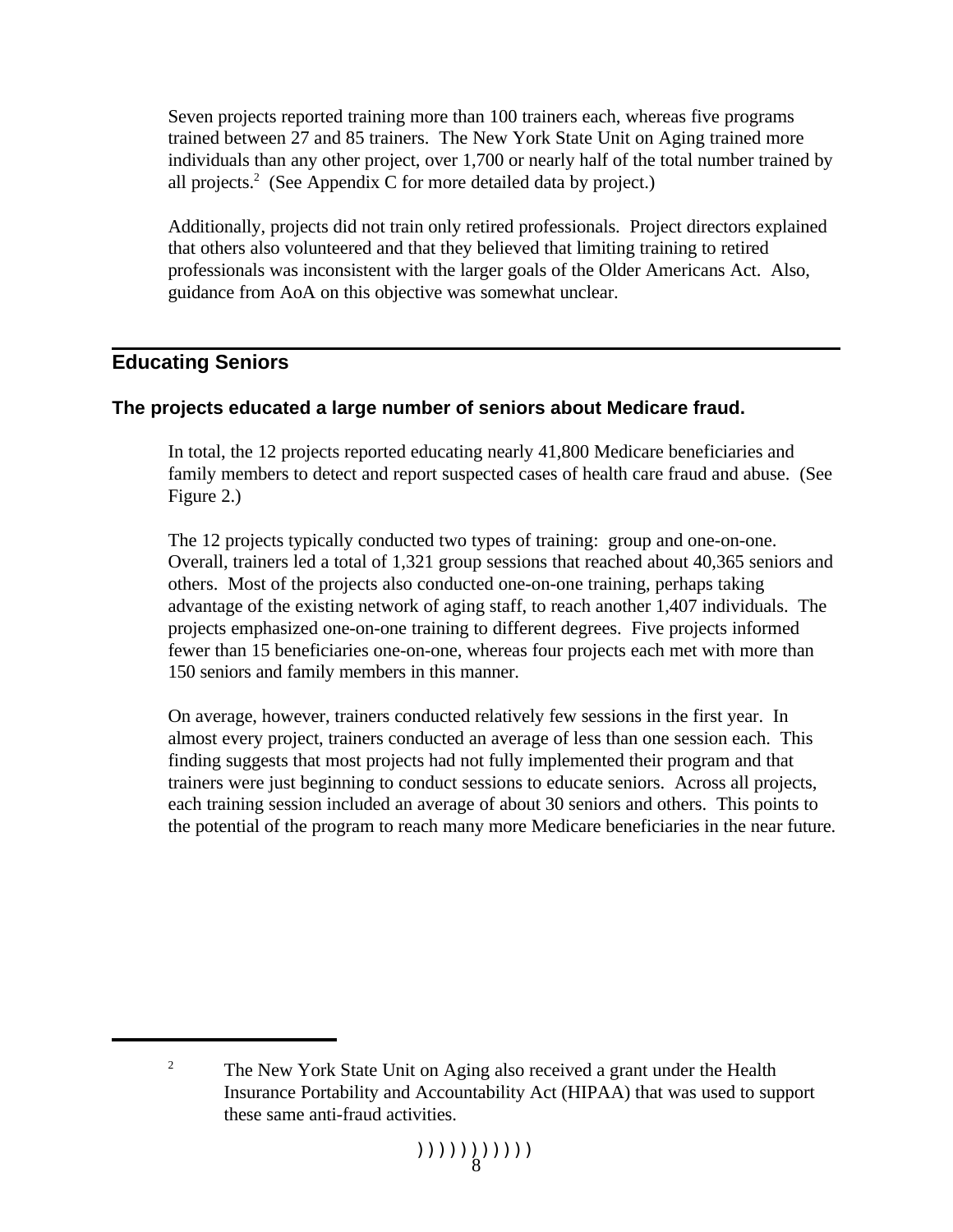



#### **Community Awareness**

#### **The projects conducted other types of anti-fraud activities, making many in the community aware of Medicare fraud.**

Collectively, the 12 projects generated 386 public service announcements that reached an estimated 44 million individuals in the first year of the program. The projects also conducted 877 community education events that informed an estimated 263,000 seniors and members of the community about Medicare fraud. Most projects reported doing both types of activities, running a median of 19 public service announcements and 35 community education events.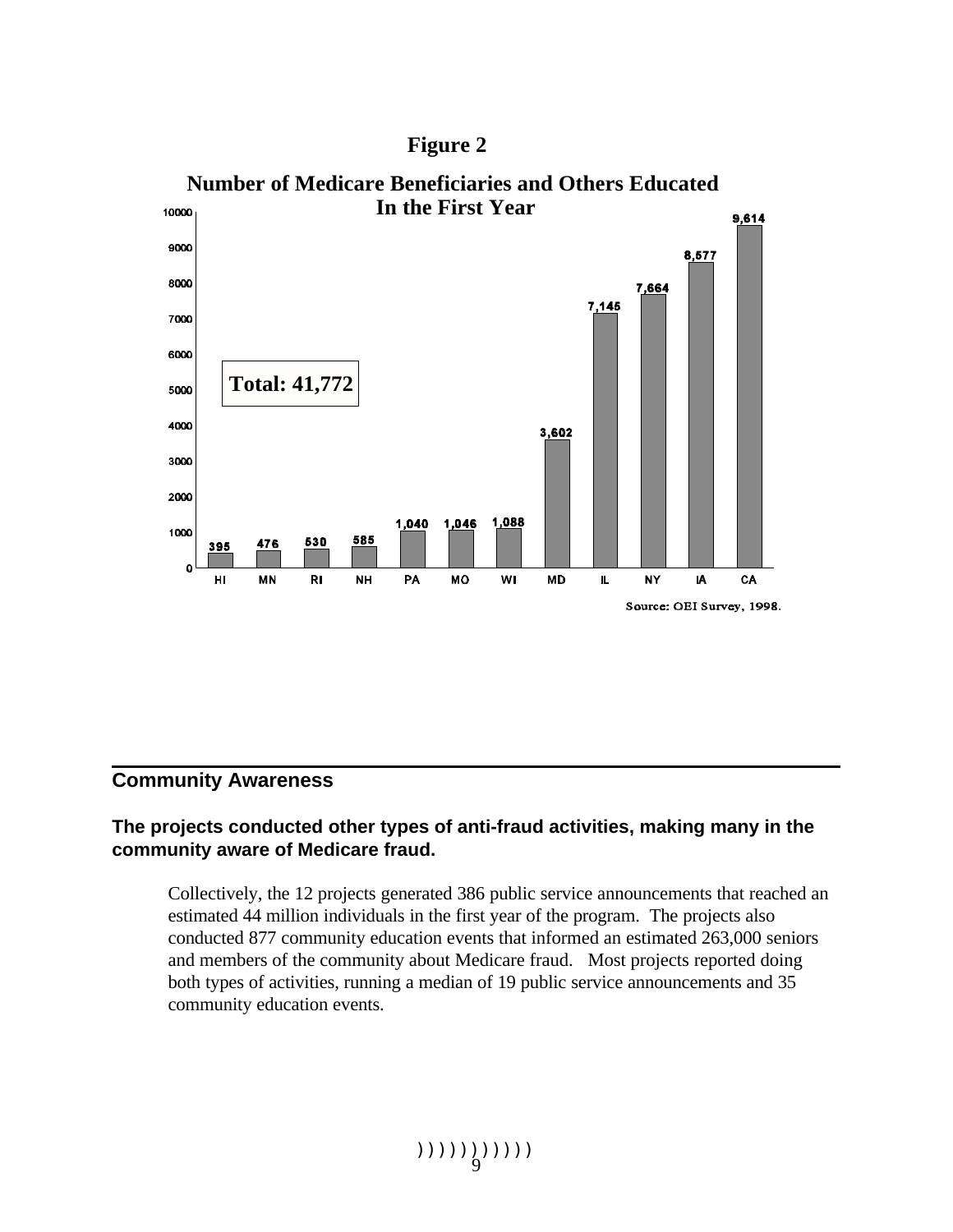#### **Identified Referrals**

#### **The projects identified instances of potential fraud, waste, and abuse.**

As a result of their outreach activities, the projects received a total of 657 allegations of fraud, waste, or abuse. These allegations were referred to Medicare contractors, Medicaid Fraud Control Units, State Attorney Generals, or the Office of Inspector General. The number of allegations differed by project, ranging from less than 5 in two projects to greater than 140 in two other projects. Of all allegations reported by the projects, 88 have been identified as potential overpayments which represent about 13 percent of all allegations.

Based on these allegations, the projects estimated that as much as \$1.16 million in Medicare funds may be recouped. Four projects also reported referrals, amounting to another \$39,000 in funds to other State and Federal programs. (Note that the inspection team did not verify the reported savings. We will seek to document these numbers in our next inspection on implementation issues.) Eight projects were not able to identify any potential Medicare savings. This may be partly due to the recency of some of the referrals they made to investigative agencies which often take six to eight months to resolve complaints. In addition, it is unclear how projects track outcomes of complaints made directly to Medicare contractors and to the OIG Hotline. Also, some projects seem to have been in earlier stages of developing a tracking system and may have had more difficulty reporting these outcomes.

#### **Range of Outcomes**

#### **The projects produced a wide range of outcomes in the first year.**

Outcomes varied among the 12 projects. Specifically, several projects trained fewer than 40 seniors, whereas one project trained more than 1,700 individuals. The projects also educated different numbers of Medicare beneficiaries, ranging from less than 600 in several projects to greater than 7,000 in four projects. Productivity, measured in terms of the number of Medicare beneficiaries and others educated per trainer, also ranged widely. In one project, a trainer educated an average of 83 individuals. Trainers in other projects, however, informed less than four beneficiaries per person. Further, fraud and abuse results differed. The number of allegations, for example, ranged from 1 to 200. More specifically, five programs produced fewer than 20 allegations, whereas two projects reported greater than 100 allegations.

Differences in outputs and outcomes may be partly due to projects adopting different approaches and being at varying stages of implementation. For example, projects took different approaches to training trainers. Projects that conducted several days of instruction often trained a relatively small number of individuals. In contrast, projects that offered only a few hours of training typically trained a large number of seniors. These

 $(1)$ ))))))))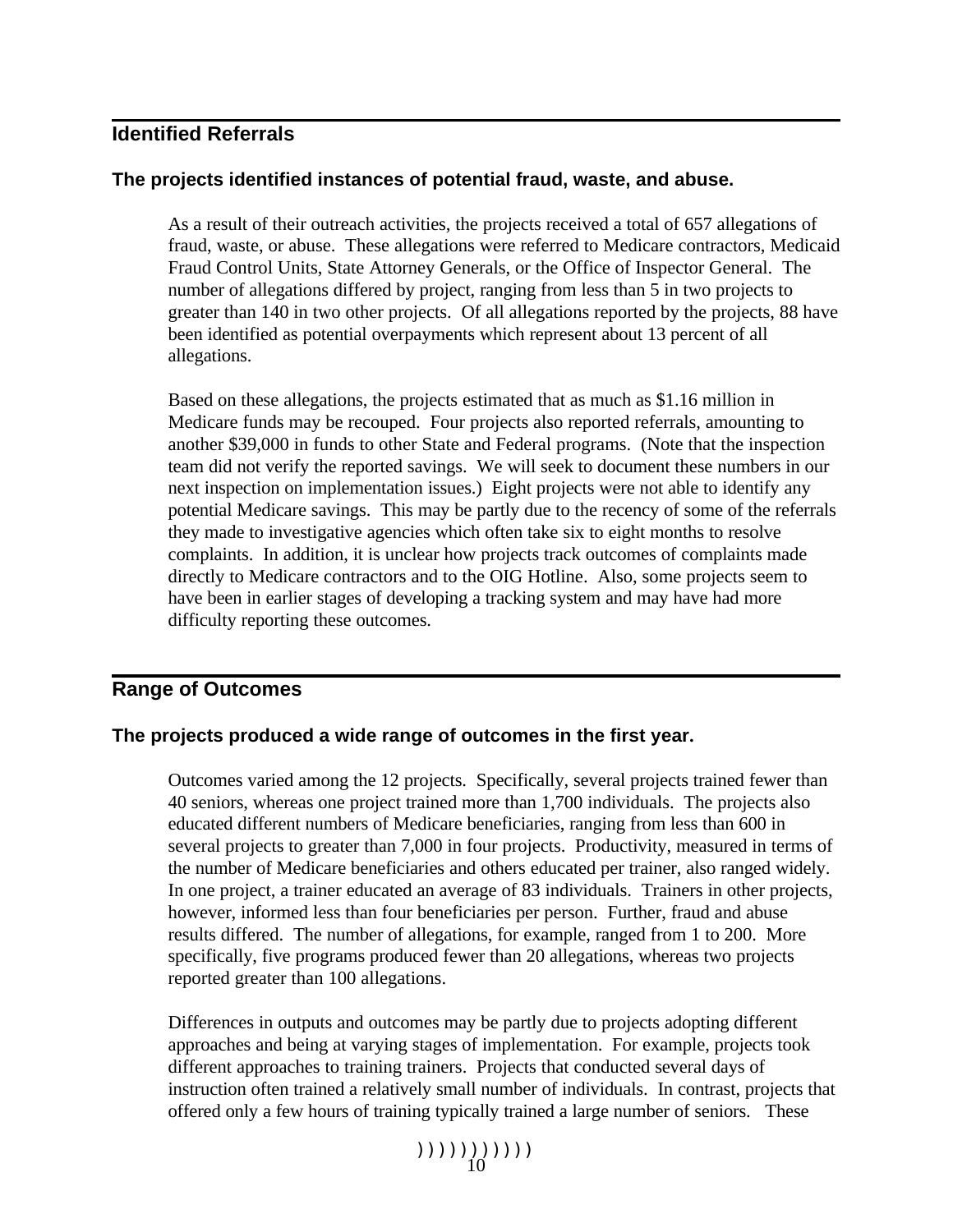approaches may have had different effects on the quantity and also the quality of trainers. In addition, some projects had start up problems. Administrative issues with host agencies or difficulty recruiting staff delayed training and resulted in some projects training fewer trainers.

Variations in how the projects designed their complaint receipt and referral system may have also contributed to differences between projects' outcomes. Specifically, in the first year, some projects fielded complaints directly using their own toll-free numbers and staff. Other projects asked beneficiaries to call the OIG Hotline, the Medicare contractor, or the State Medicaid Fraud Control Unit directly. These differences have implications for how well a project was able to track the number of allegations and the amount of money that was recouped due to their efforts.

#### **Type of Organization**

#### **Outcomes did not appear to be associated with the type of organization, suggesting that different types of grantees can be successful.**

Different types of organizations were funded to support Congress' desire to test various approaches to training volunteers and educating Medicare beneficiaries to combat health care fraud and abuse. Specifically, the grantees that received funding included two area agencies on aging, six State units on aging, and four private aging organizations. As noted, the grantees produced a wide range of results. No one type of organization consistently produced better results on these performance measures than another. Moreover, no pattern by type of organization was discernible.

From another perspective, grantees representing all three types of organizations achieved results. Projects of all three types of organizations were successful in recruiting and training volunteers, each training over 100 individuals. Similarly, grantees representing all three types of organizations educated a large number of Medicare beneficiaries and others, over 7,000 each.

Several differences, however, were evident between organizations that served the entire State population and those that served a more limited geographical area. Specifically, statewide organizations trained more volunteers but educated fewer beneficiaries, compared to regional organizations. The six statewide grantees trained a median of 268 trainers who educated a median of 842 individuals. In contrast, the six regional grantees trained a median of 103 volunteers who educated over 2,320 Medicare beneficiaries and others. Thus, regional organizations seemed to have been able to implement their plans more efficiently in the first year than programs that covered a larger area; they trained volunteers more quickly who were then able to train a larger number of seniors.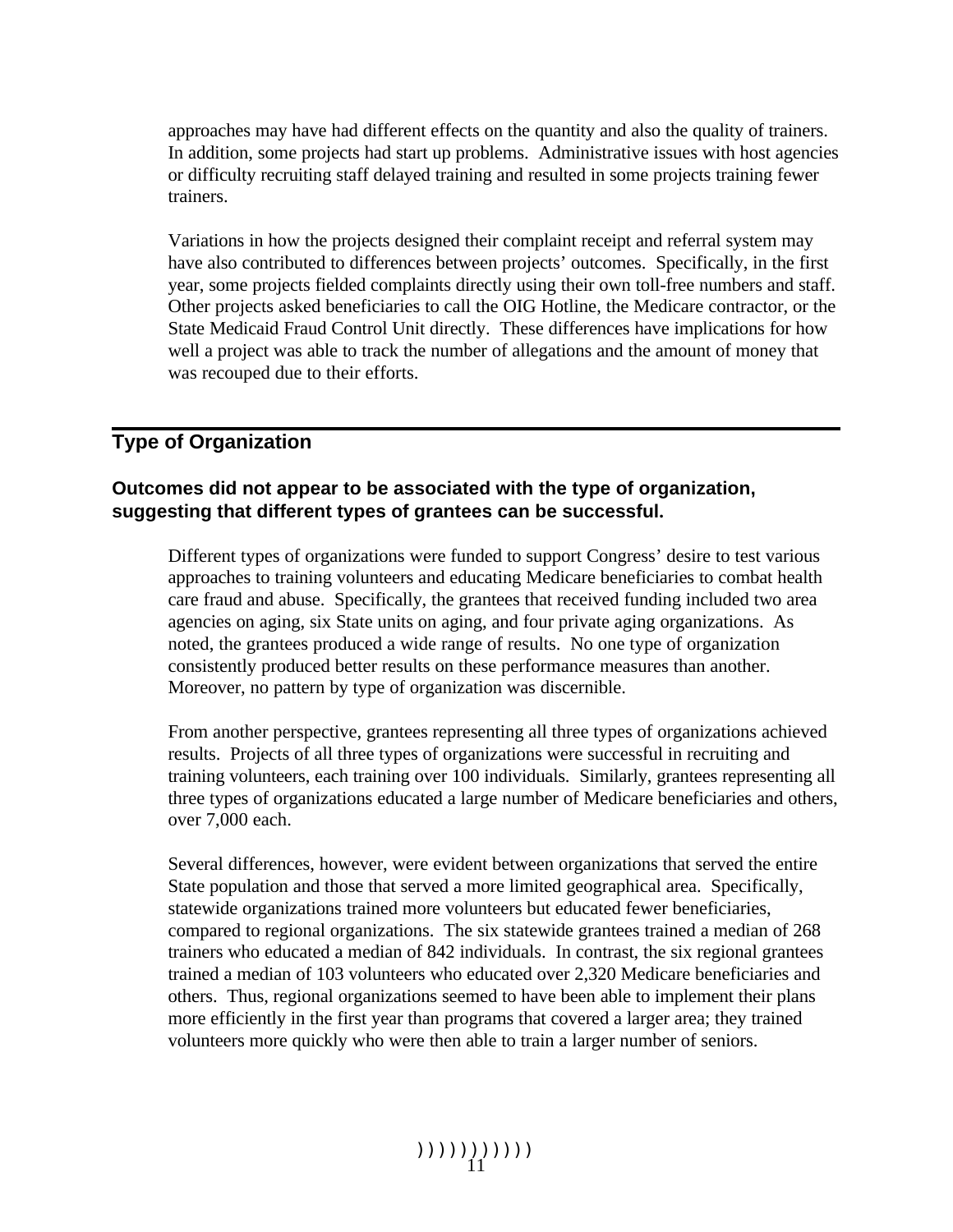### **Project Spending**

#### **The 12 demonstration projects spent a total of about \$1 million in Federal grant money in the first year, about half of the total funds awarded.**

The projects were awarded about \$2 million in Federal grant money which they often combined with funds from other sources. The Federal funds were divided between the individual projects, with each grantee receiving between \$100,000 and \$188,000. As shown in Appendix C, the projects spent very different amounts of these funds in the first year. Most projects expended less than \$100,000 each, which ranged from 16 percent to 50 percent of their allotted funds. Only four projects spent greater than \$100,000, which in three of the projects, amounted to almost all of their funds. Despite these differences, most projects spent at least 75 percent of their Federal grant money on recruiting, training, and supporting trainers.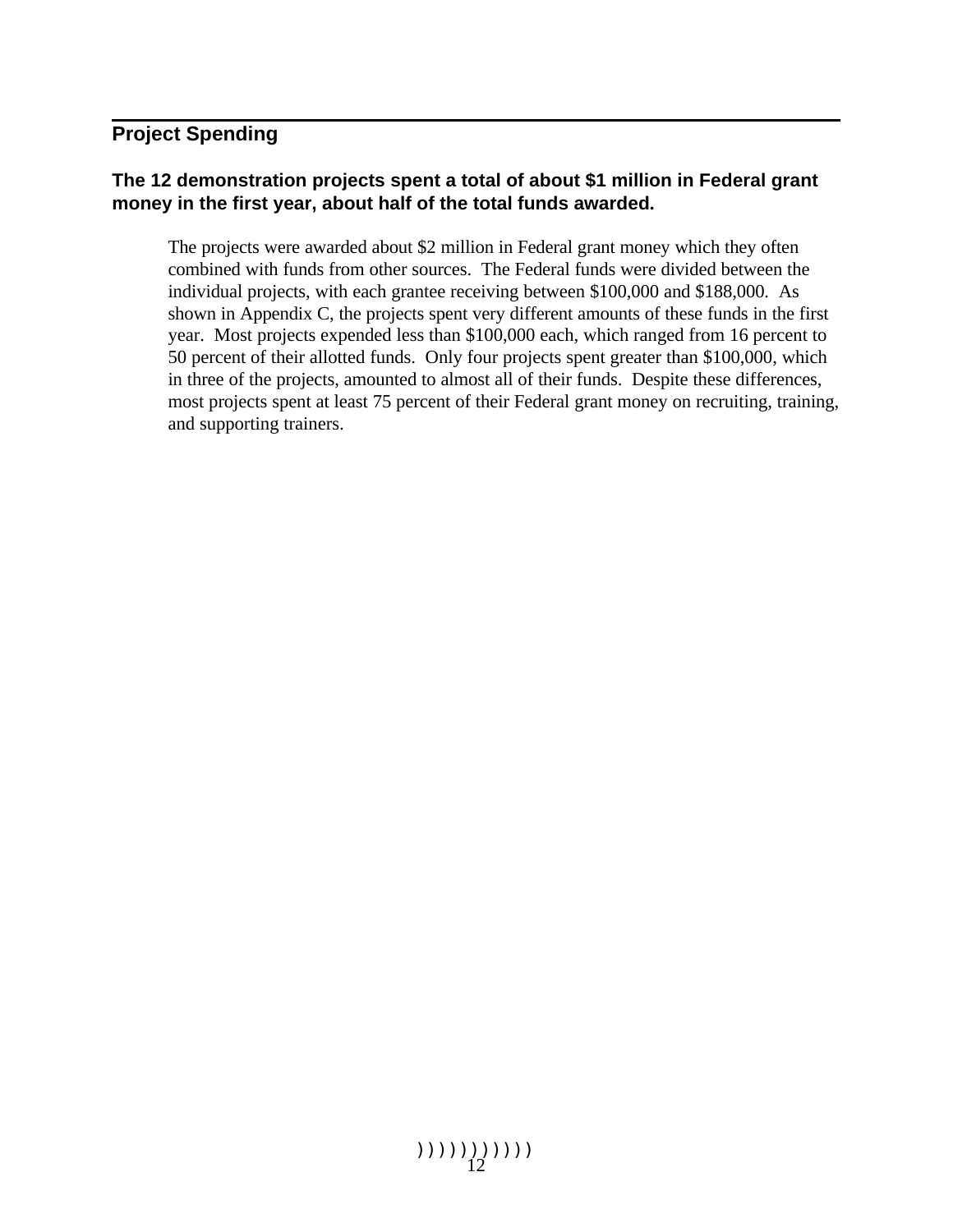## **CONCLUSION**

First year performance data reported by the 12 projects show that they recruited and trained volunteers, educated Medicare beneficiaries, and identified instances of potential fraud, waste, and abuse. The data also indicate that the individual projects had very different experiences. These findings suggest that the projects adopted different approaches to recruiting and training volunteers or that some had slower starts than others.

Before a new round of grants is awarded, it is important to learn from projects' experiences and to explore which practices work best. Such information will assist AoA in providing guidance to current and future projects and will improve performance and ensure quality outcomes. To do this, we will conduct an inspection that will identify and describe key implementation issues. These issues will include: what problems projects face in implementing their plans; what solutions they develop to overcome these barriers; which types of projects are most successful; and which practices work best. The report will also focus on curricula for training trainers, best practices for tracking trainers' activities and fraud allegations, and efforts to document outcomes.

Additionally, AoA needs to clarify guidance to projects about the extent to which they should focus their efforts on recruiting and training retired professionals and on investing time and resources in broader community education activities.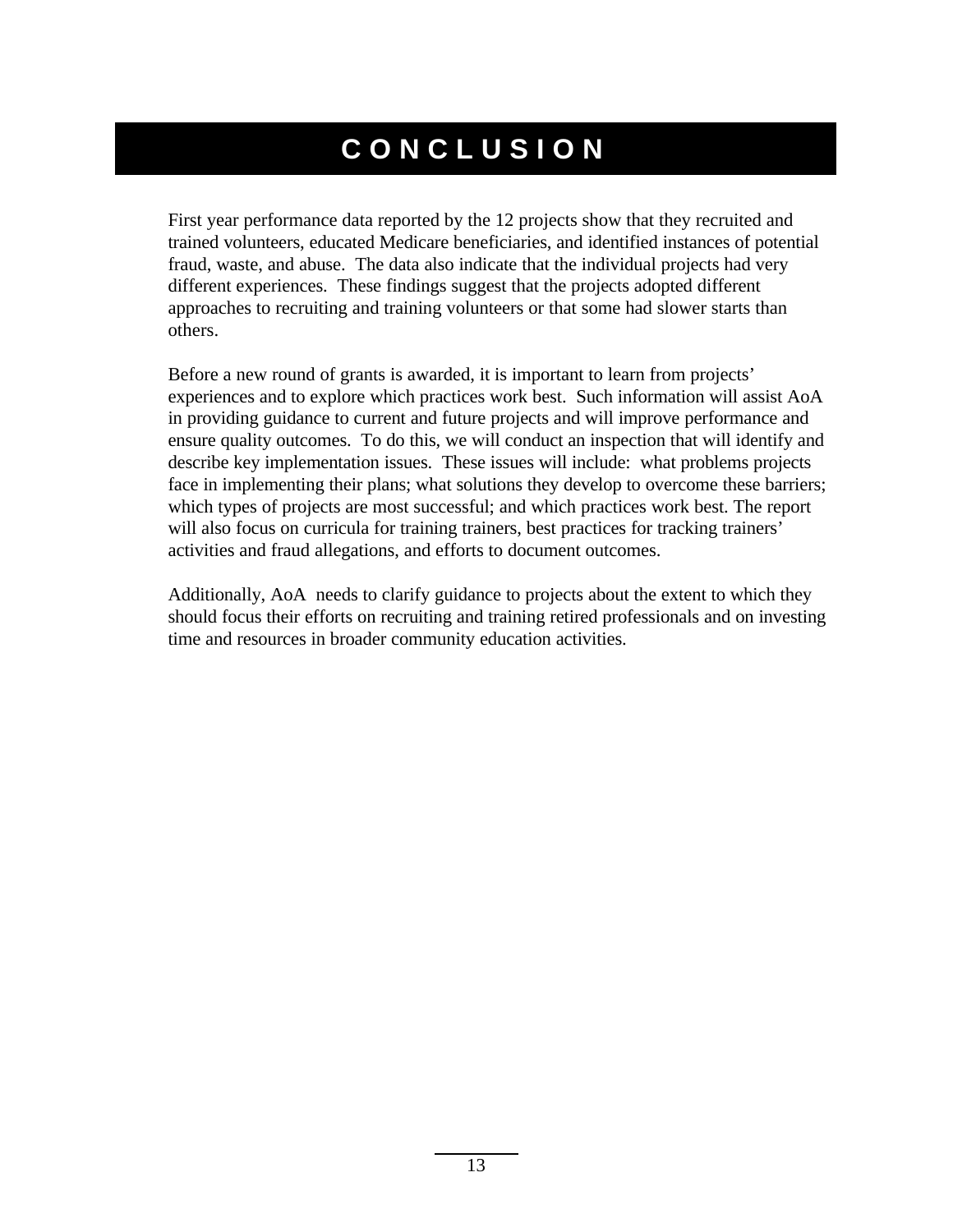### **APPENDIX A**

| <b>PROJECT</b>                        | <b>Total Proposed \$</b><br>(x1000) | <b>Total Proposed</b><br><b>Federal</b> \$<br>(x1000) | <b>Statewide</b><br>coverage | <b>Type</b><br><b>State</b> | of<br>Private | Org.<br>Local |
|---------------------------------------|-------------------------------------|-------------------------------------------------------|------------------------------|-----------------------------|---------------|---------------|
| <b>Aging 2000</b><br>Providence, R.I. | 146                                 | 107                                                   | $\mathbf X$                  |                             | $\mathbf X$   |               |
| <b>NH SUA</b><br>Concord, N.H.        | 259                                 | 187                                                   | $\mathbf X$                  | $\mathbf X$                 |               |               |
| <b>NY SUA</b><br>Albany, N.Y.         | 250                                 | 188                                                   | $\mathbf X$                  | $\mathbf X$                 |               |               |
| <b>CARIE</b><br>Philadelphia, PA      | 260                                 | 188                                                   |                              |                             | $\mathbf X$   |               |
| <b>MD SUA</b><br><b>Baltimore, MD</b> | 240                                 | 180                                                   |                              | $\mathbf X$                 |               |               |
| <b>Suburban AAA</b><br>Oak Park, IL   | 251                                 | 188                                                   |                              |                             |               | $\mathbf X$   |
| <b>CWAG</b><br>Madison, WI            | 173                                 | 127                                                   | $\mathbf X$                  |                             | $\mathbf X$   |               |
| <b>MN SUA</b><br>St. Paul, MN         | 239                                 | 178                                                   |                              | $\mathbf X$                 |               |               |
| <b>IA SUA</b><br>Des Moines, IA       | 349                                 | 187                                                   |                              | $\mathbf X$                 |               |               |
| Dist 3 AAA<br>Warrensburg, MO         | 158                                 | 117                                                   |                              |                             |               | $\mathbf X$   |
| <b>CHA</b><br>San Mateo, CA           | 289                                 | 188                                                   | $\mathbf X$                  |                             | $\mathbf X$   |               |
| <b>HI SUA</b><br>Honolulu, HI         | 141                                 | 100                                                   | $\mathbf X$                  | $\mathbf X$                 |               |               |
| <b>TOTAL</b>                          | 2,755                               | 1,935                                                 | 6                            | 6                           | 4             | $\mathbf{2}$  |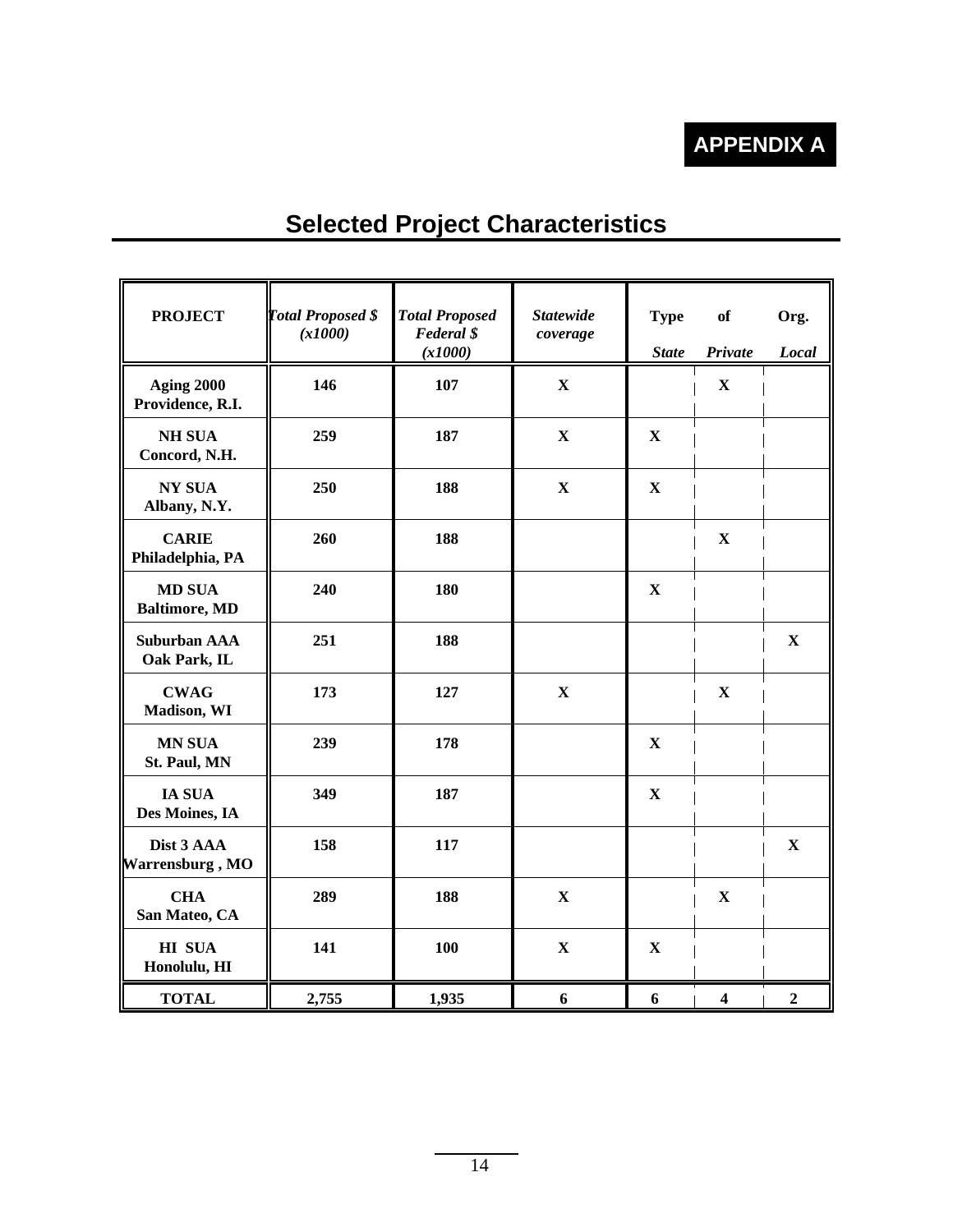### **APPENDIX B**

### **Performance Measures**

|                         | <b>INPUTS:</b>                                                        |
|-------------------------|-----------------------------------------------------------------------|
| $\mathbf{1}$            | \$ spent on recruiting retired professional                           |
| $\overline{2}$          | \$ spent on recruiting others                                         |
| $\overline{\mathbf{3}}$ | \$ spent on training retired professionals                            |
| $\overline{\mathbf{4}}$ | \$ spent on training others                                           |
| 5                       | \$ spent to support retired professionals                             |
| $\overline{\mathbf{6}}$ | \$ spent to support others                                            |
| $\overline{7}$          | \$ spent on community education activities                            |
| 8                       | \$ spent on tracking system                                           |
|                         | <b>OUTPUTS:</b>                                                       |
| 9                       | # of retired professional trained                                     |
| 10                      | # of other people trained                                             |
| 11                      | # of public service announcements                                     |
| 12                      | # of community education activities                                   |
|                         | <b>OUTCOMES:</b>                                                      |
| 13                      | # of group sessions for beneficiaries led by retired professionals    |
| 14                      | # of group session for beneficiaries led by others                    |
| 15                      | # of beneficiaries who attended sessions led by retired professionals |
| 16                      | # of beneficiaries who attended sessions led by others                |
| 17                      | # of one-on-one encounters led by retired professionals               |
| <b>18</b>               | # of one-on-one encounters led by others                              |
| <u>19</u>               | estimated # of people reached by media hits                           |
| 20                      | estimated $#$ of people reached by community education                |
| 21                      | # of referrals attributable to the project                            |
| $\overline{22}$         | # of cases attributable to the project                                |
| 23                      | Medicare \$ recouped attributable to the project                      |
|                         | other \$ recouned attributable to the project                         |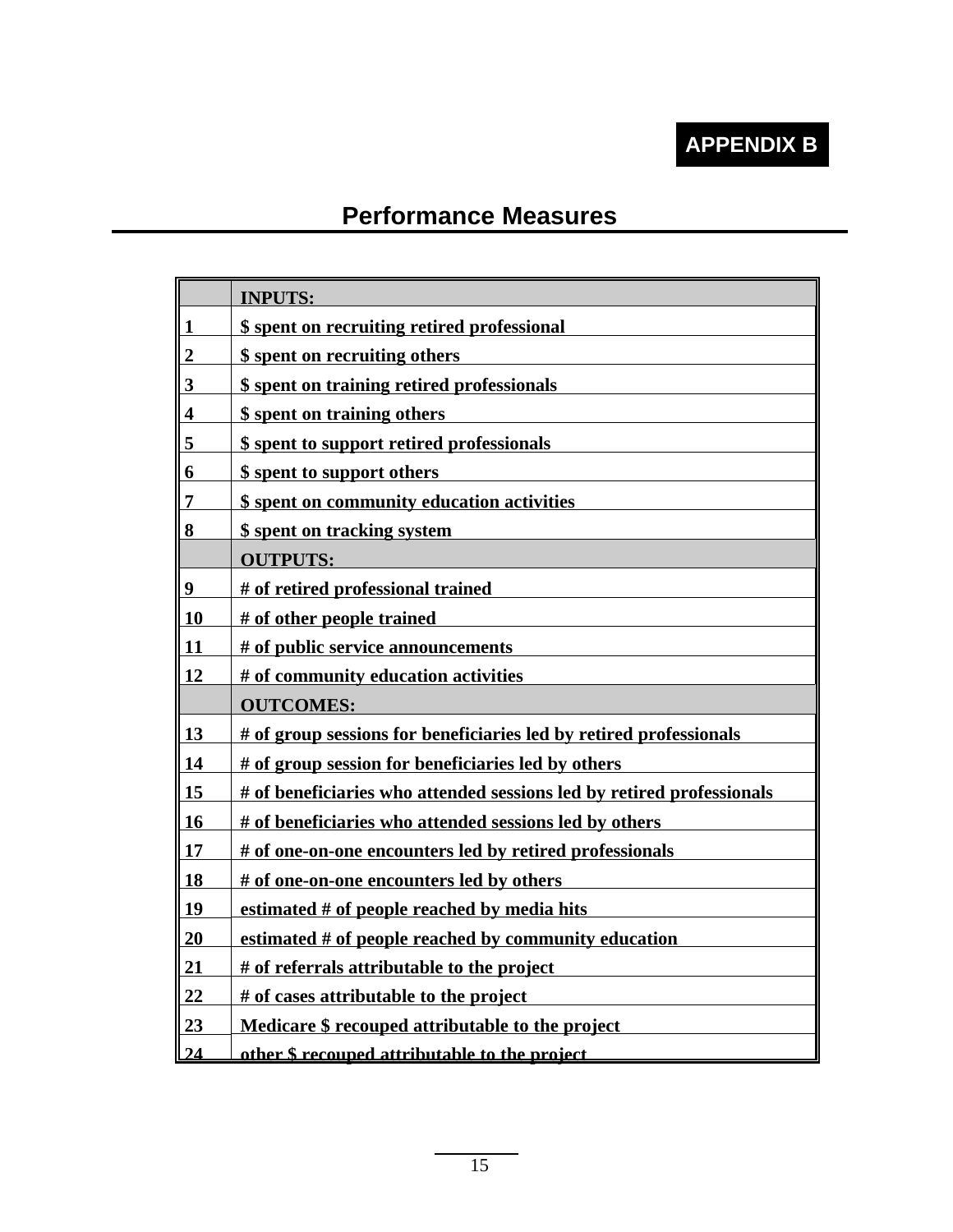### **APPENDIX B**

### **Definitions**

| <b>RETIRED PROFESSIONAL</b>                     | These are retired individuals who were professionals (e.g.;<br>teachers, lawyers, doctors, accountants, etc.), who are new<br>volunteers to the aging network, and who are trained to help<br>beneficiaries identify Medicare fraud. |
|-------------------------------------------------|--------------------------------------------------------------------------------------------------------------------------------------------------------------------------------------------------------------------------------------|
| <b>OTHERS</b>                                   | These are any other individuals who are trained to help<br>beneficiaries identify Medicare fraud.                                                                                                                                    |
| <b>RECRUITING</b>                               | Any effort to get individuals to take the training to become a<br>trainer.                                                                                                                                                           |
| <b>TRAINING</b>                                 | The process of training the trainer.                                                                                                                                                                                                 |
| <b>SUPPORT</b>                                  | Any activity to help the trainers, such as transportation,<br>renting space, printing material, and telecommunications.                                                                                                              |
| <b>COMMUNITY EDUCATION</b>                      | Any training, outreach, or education activity not directed at<br>the trainers nor specifically in support of the trainers. It is<br>geared to a broad audience.                                                                      |
| <b>TRACKING SYSTEM</b>                          | The process of receiving, referring, and monitoring<br>complaints.                                                                                                                                                                   |
| <b>TRAINED</b>                                  | Completed training to conduct group or one-on-one<br>beneficiary education.                                                                                                                                                          |
| <b>PUBLIC SERVICE</b><br><b>ANNOUNCEMENT</b>    | Any individual airing or publishing of media (print or<br>electronic) to educate beneficiaries and their families about<br>Medicare fraud. (If it is geared to trainers it is recruiting.)                                           |
| <b>COMMUNITY EDUCATION</b><br><b>ACTIVITIES</b> | Any beneficiary education activity not given by trainers or<br>counted as public service announcements.                                                                                                                              |
| <b>GROUP SESSIONS</b>                           | Medicare fraud education sessions for beneficiaries and their<br>families led by trainers.                                                                                                                                           |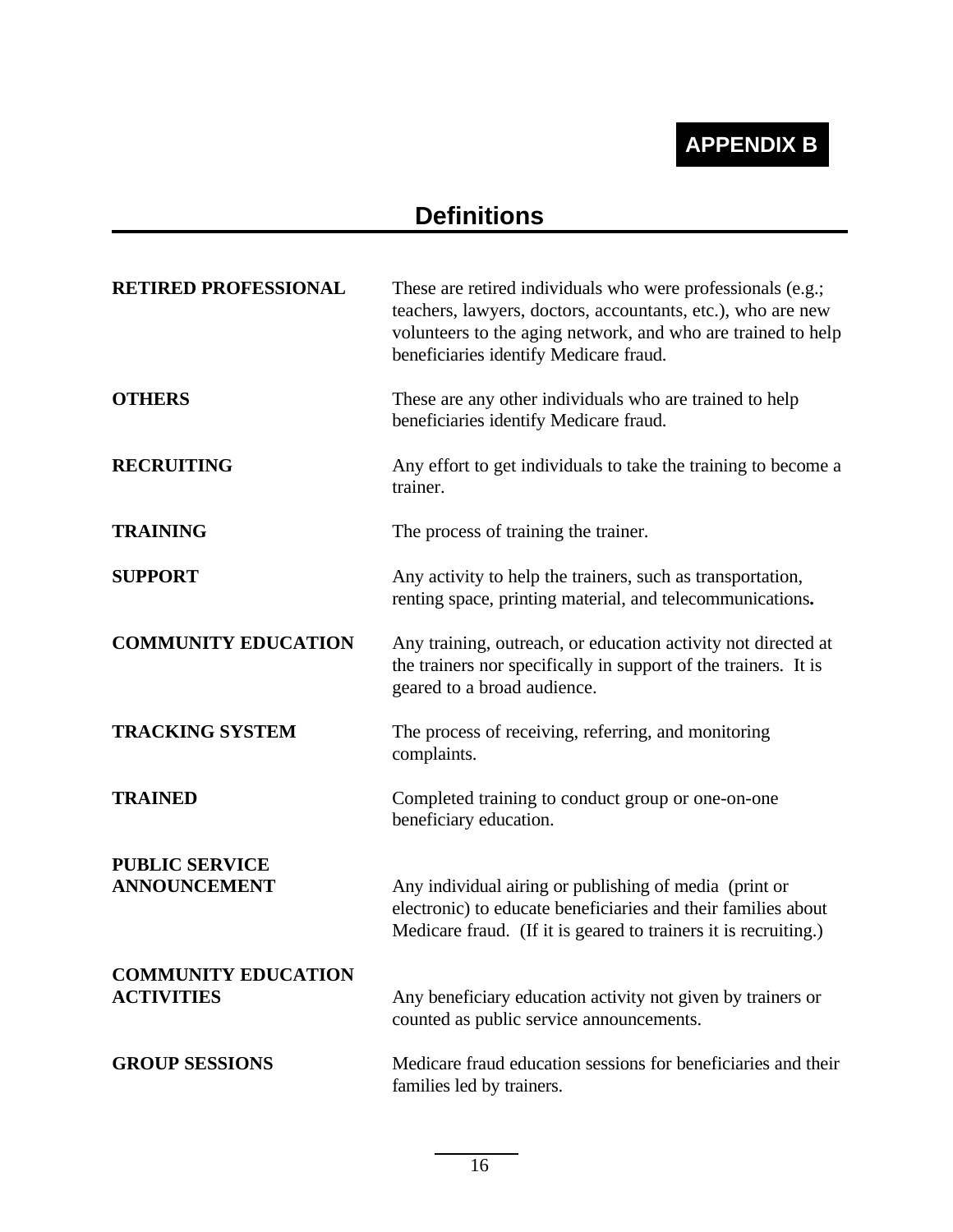### **APPENDIX B**

### **Definitions**

| <b>ATTENDED</b>             | The total number of individuals who attend the education<br>sessions.                           |
|-----------------------------|-------------------------------------------------------------------------------------------------|
| <b>ONE-ON-ONE ENCOUNTER</b> | Sessions led by trainers for an individual beneficiary and/or<br>his or her family.             |
| <b>REFERRALS</b>            | Complaints deemed worthy of referring to an investigative<br>agency.                            |
| <b>CASES</b>                | Referrals successfully closed by an investigative agency.<br>e.g.; conviction, judgement, plea. |
| <b>\$ RECOUPED</b>          | Funds returned to the Medicare Trust Fund.                                                      |